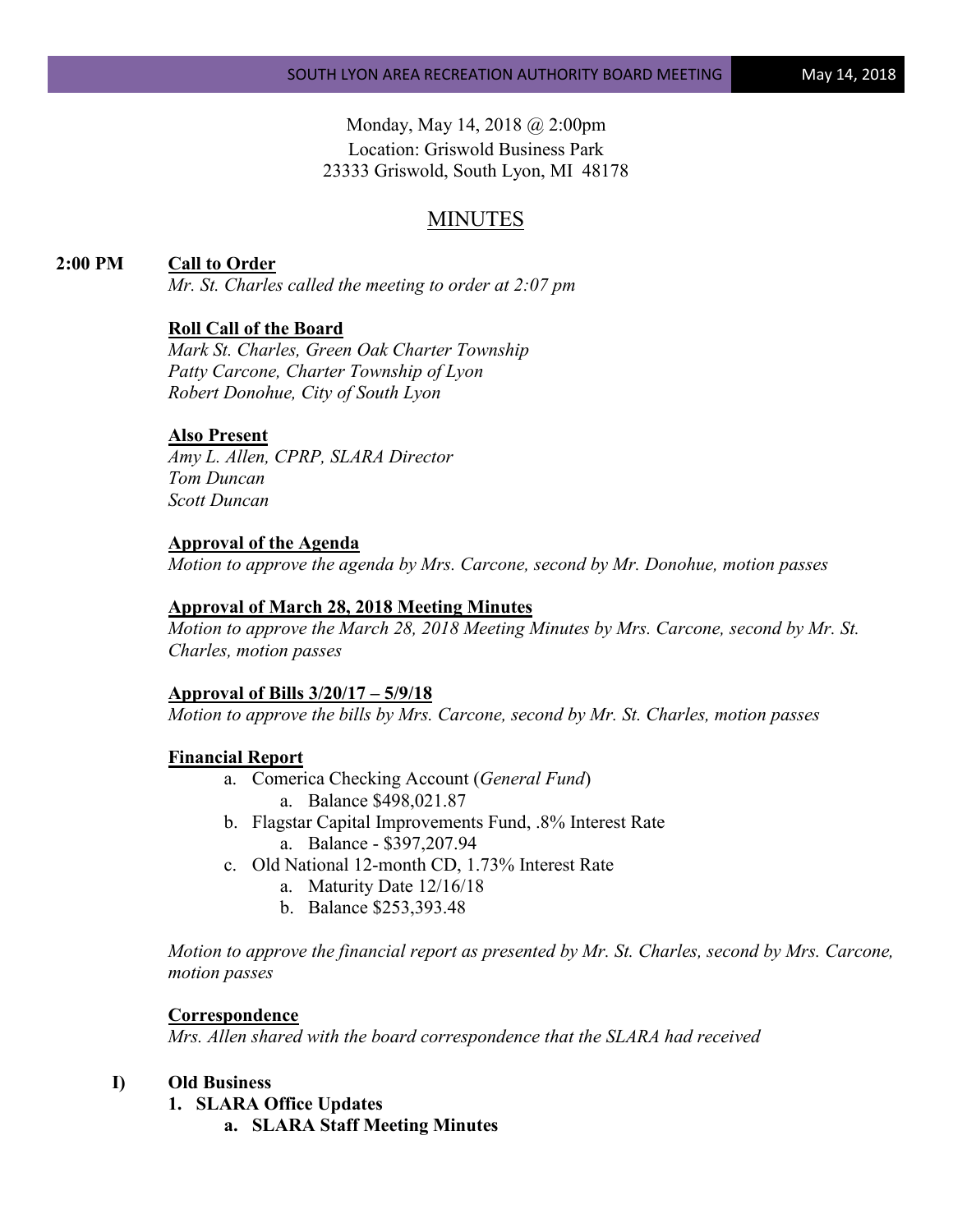*Staff discussed that the department will no longer be taking over the phone registrations beginning July 1, 2018.*

- **b. South Lyon Community Schools Facilities Committee Update** *Meetings have been cancelled until further notice.*
- **2. 23333 Griswold Property – Site Plan Review / Special Land Use Permit Status** *On April 9, 2018 the Lyon Township Planning Commission approved the Site Plan Application for 23333 Griswold. On May 7, 2018 the Lyon Township Board approved the Special Land Use Application for 23333 Griswold.*
- **3. Member Updates**

*South Lyon – The City is hoping to have a new City Manager within the next 90 days. Six buildings downtown are being renovated. The City is creating an online events calendar that all organizations can use. Michigan Seamless Tube will be expanding their business!*

*Lyon Township – The Township is looking for a full time planner. The water tower construction is underway currently. The Woodwind Well facility has been approved by the DEQ. Kitefest will be taking place the first weekend of June.*

*Green Oak – September 15th will be Green Oak Days this year. Event will be similar to last year and will include the Taste of Green Oak event.* 

## **II) New Business**

**1. Consider Resolution #18-003, Resolution to accept, approve and sign a lease agreement with Griswold Duncan Properties LLC for the property located at 23333 Griswold** 

**Motion by Mrs. Carcone, second by Mr. Donohue**

**Resolution 18-003 to accept, approve and sign a lease agreement with Griswold Duncan Properties LLC for the property located at 23333 Griswold**

| <b>Roll Call Vote:</b> | <b>Aves:</b>   | <b>Mark St. Charles, Patricia Carcone, Mr.</b> |
|------------------------|----------------|------------------------------------------------|
|                        |                | <b>Donohue</b>                                 |
|                        | <b>Navs:</b>   | <b>None</b>                                    |
|                        | <b>Absent:</b> | <b>None</b>                                    |

### **MOTION APPROVED**

**2. Consider Resolution #18-004, Resolution to accept, approve and release funds for the SLARA Relocation Budget for 23333 Griswold and add these expenses to the 2017-2018 FY SLARA Budget**

**Motion by Mrs. Carcone, second by Mr. Donohue**

**Resolution 18-004 to accept, approve and release funds for the SLARA Relocation Budget for 23333 Griswold and add these expenses to the 2017-2018 FY SLARA Budget**

| <b>Roll Call Vote:</b> | <b>Aves:</b> | <b>Mark St. Charles, Patricia Carcone, Mr.</b> |
|------------------------|--------------|------------------------------------------------|
|                        |              | <b>Donohue</b>                                 |
|                        | <b>Nays:</b> | <b>None</b>                                    |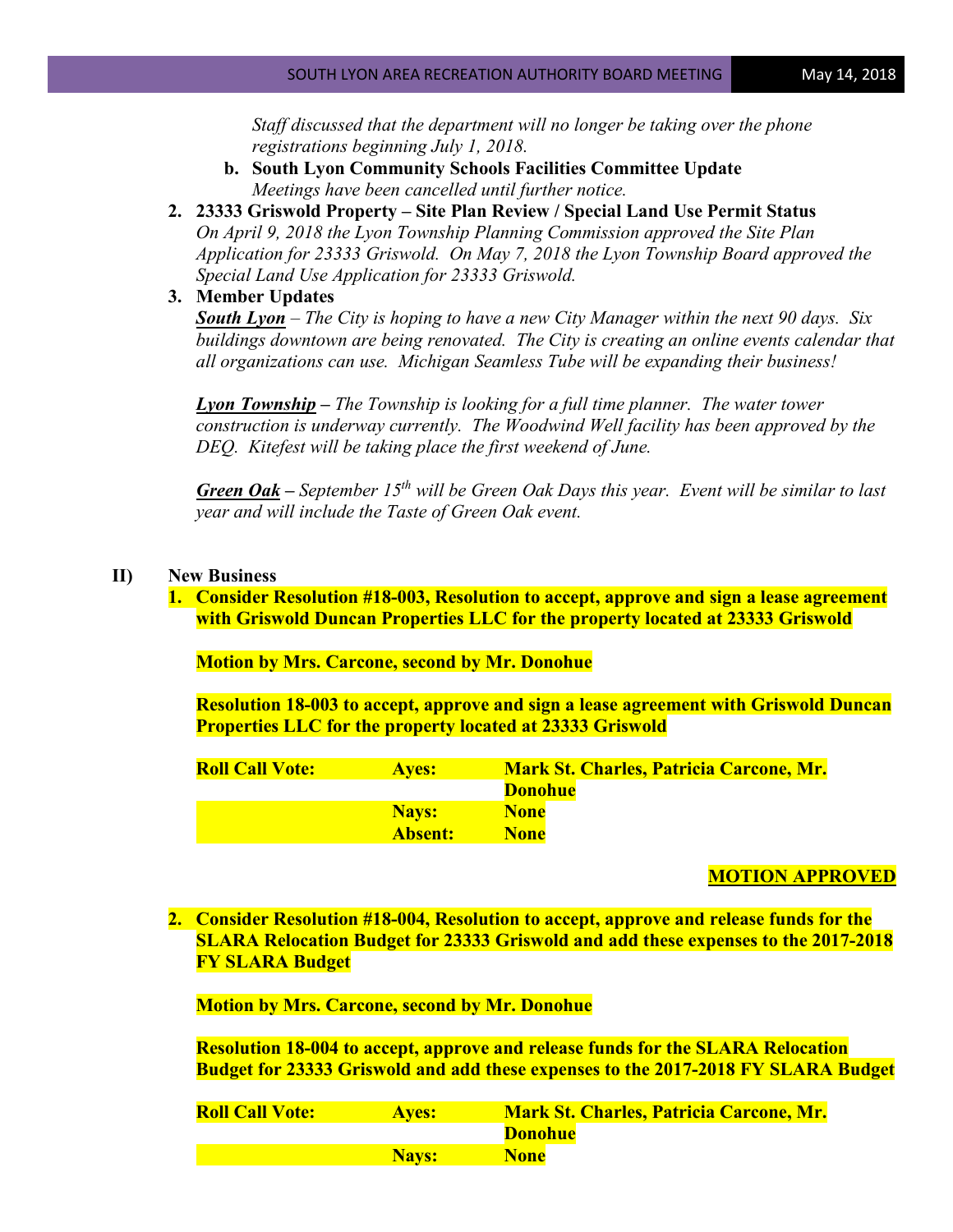**Absent: None**

# **MOTION APPROVED**

**3. SLARA Relocation Plan / Office Closure Schedule**

*Motion by Mrs. Carcone to accept the SLARA Relocation Plan as presented by the SLARA Director including office closure dates of June 13 – 15, 2018.*

*Mr. Donohue seconds the motion, motion passes.*

**4. Consider Resolution #18-005, Resolution to accept and approve proposed SLARA Credit Card Policy and Procedures**

*Motion by Mr. St. Charles to table this item until the next board meeting, seconded by Mr. Donohue, motion passes.*

**5. Flagstar Banking Proposal**

*Mrs. Allen shared with the board a proposal from Flagstar Back reflecting interest rates and benefits of moving the SLARA primary banking over from Comerica.* 

*Motion by Mrs. Carcone to approve the transfer of primary banking from Comerica to Flagstar Bank to take effect July 1, 2018 and to transfer an initial \$200,000 from the Comerica checking account into the newly opened Flagstar account immediately.* 

*Mr. St. Charles seconds the motion, motion passes.*

*Motion by Mrs. Carcone to close the SLARA primary checking account with Comerica Bank effective July 1, 2018.*

*Mr. St. Charles seconds the motion, motion passes.*

### **6. Personal Property Direction for Items not being taken in SLARA Office move**

*Mrs. Allen inquired for direction in regards to items that will not be taken from the 318 Lake Street location to the new SLARA office location. Mr. St. Charles said that it can be posted over the internet that we are accepting bids for 3 days. Highest bidder wins the auction. He advised Mrs. Allen to keep all paperwork in regards to the bids and advertising of the auction items. If no one bids on items, they can be donated. Mrs. Carcone knows of a location that accepts donations.*

**7. Costco Membership**

*Motion by Mr. St. Charles to approve the SLARA Director to set up a company credit card with Costco.*

*Mr. Donohue seconds the motion, motion passes.*

**8. NAYS Conference Attendance Proposal for Sports Manager**

*Motion by Mrs. Carcone to approve the NAYS Conference Attendance Proposal for the SLARA Sports Manager and pre-register Mr. Stanley for the NAYS Conference to take place November 7 – 10, 2018 as presented by the SLARA Director.*